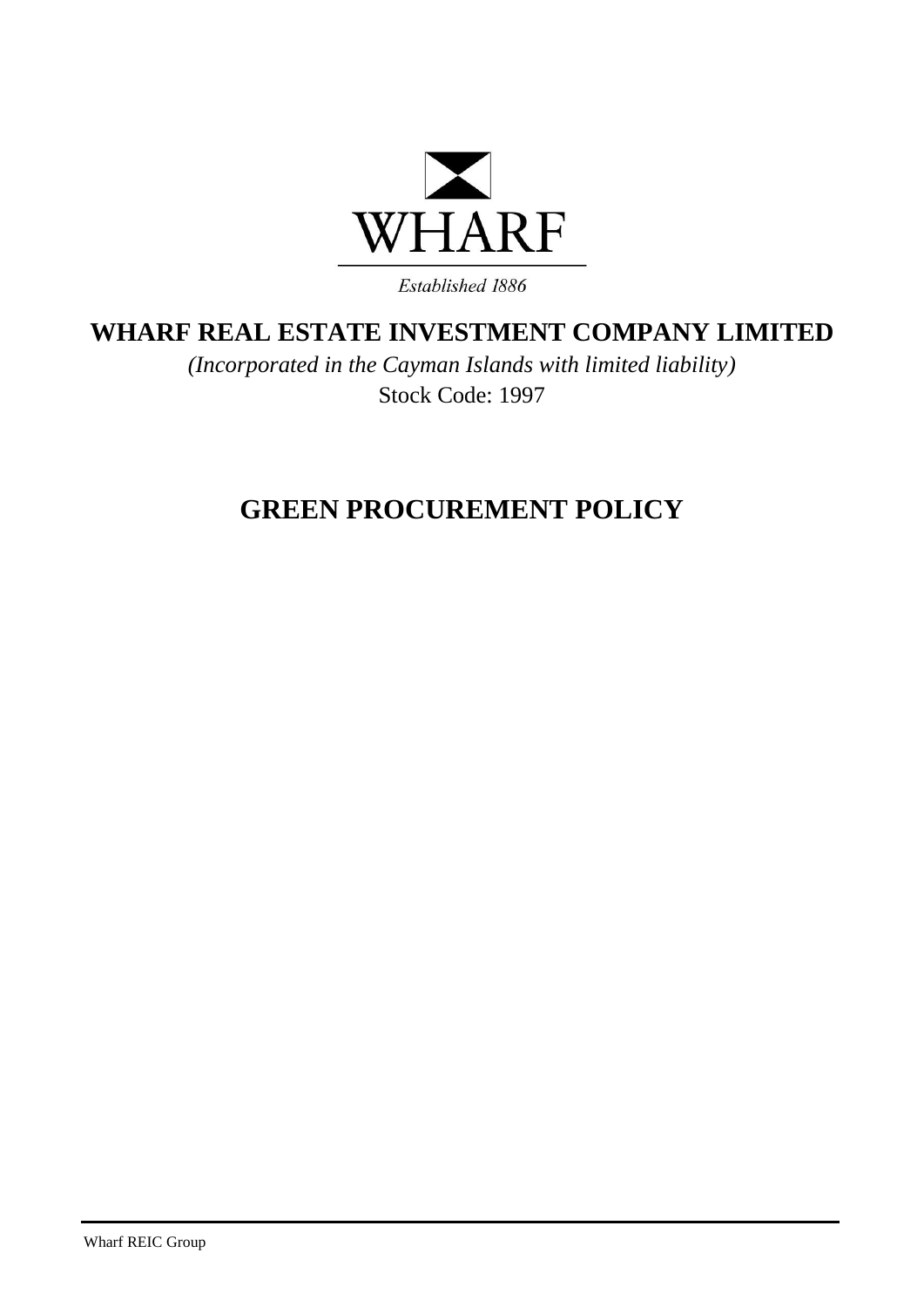## **Green Procurement Policy**

Wharf Real Estate Investment Company Limited and its subsidiaries (collectively, "the Group") strive to minimise adverse environmental impact arising from our procurement activities. We embrace responsible supply chain management to uphold the Group's approach to sustainability.

This policy aims at providing employees of all Business Units and all operations who are engaged in procurement decision-making with guidance for green procurement.

Under this policy, the following should be adopted / taken into account during procurement:

- Comply with all applicable laws and regulations;
- Require suppliers to comply with all relevant environmental and social regulations and standards;
- **Favour suppliers who adopt sustainable and ethical practices within their organisations;**
- Prioritize use of environmentally friendly materials when they meet our cost, quality, performance and durability requirements under fair competition;
- Refer to the "Recommended Green Specifications" of Environment Protection Department of Hong Kong, or equivalent, for green procurement decision-making;
- Place emphasis on energy and water consumption and efficiency of the item, as well as its toxicity and recyclability if applicable;
- **Minimise single-use disposable items;**
- Reduce packaging whenever appropriate;
- Pay attention to the amount of waste created and relevant disposal method(s).

To ensure successful implementation of green procurement, the Group:

- Communicates this policy with all relevant stakeholders;
- Encourages our suppliers to explore new green practices;
- Regularly reviews the procurement system and the list of procured items to ensure alignment with our green procurement approach;
- Requests that if a supplier is in breach of relevant environmental and social regulations and standards, a corrective action plan should be formulated promptly to progress toward compliance; otherwise, the collaboration should be terminated.

## Note

This policy will be reviewed and updated from time to time with the latest version posting on the Group's website.